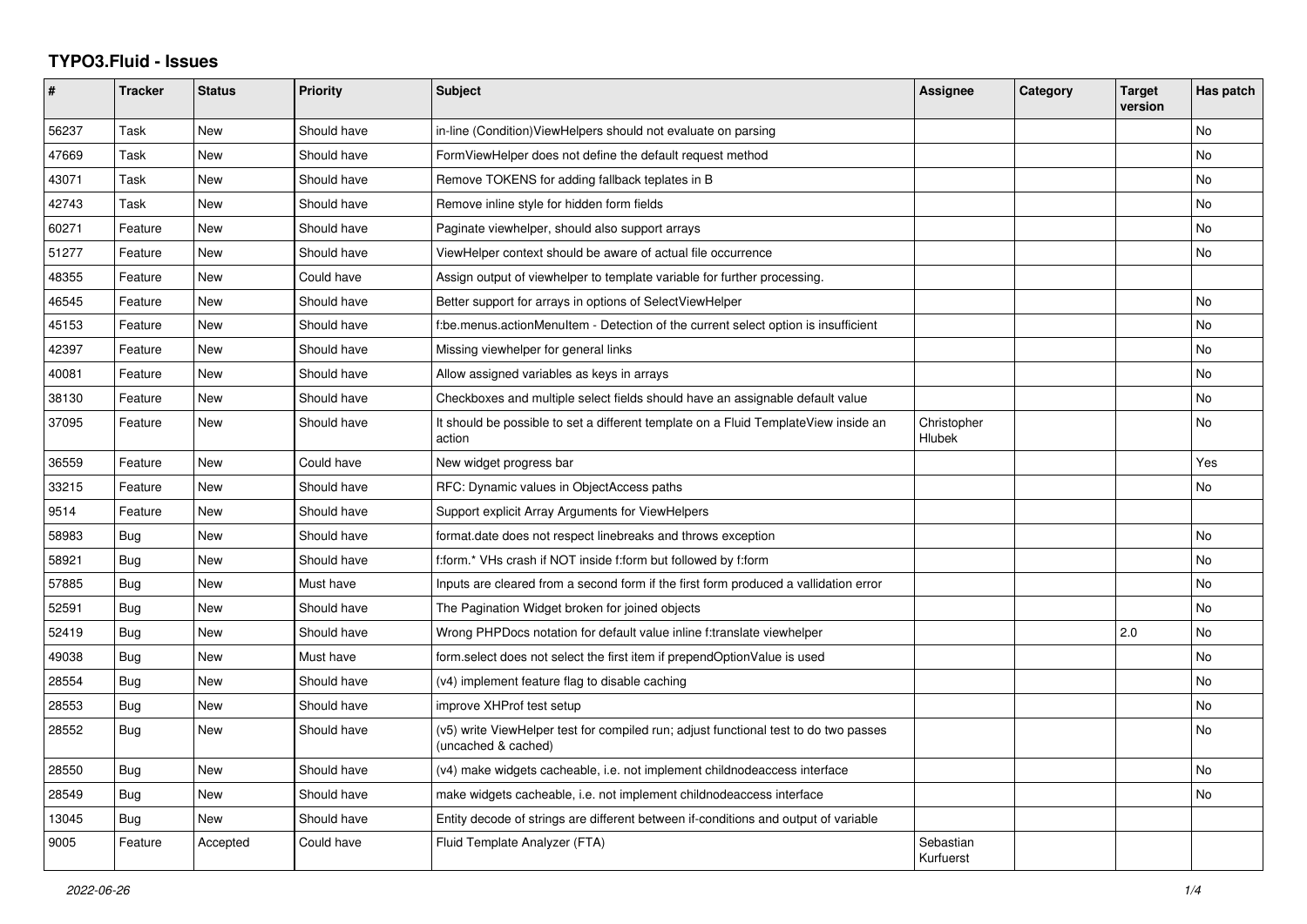| #     | <b>Tracker</b> | <b>Status</b>            | <b>Priority</b> | <b>Subject</b>                                                                                       | <b>Assignee</b>        | Category | <b>Target</b><br>version | Has patch |
|-------|----------------|--------------------------|-----------------|------------------------------------------------------------------------------------------------------|------------------------|----------|--------------------------|-----------|
| 28551 | <b>Bug</b>     | Accepted                 | Should have     | (v4) backport VHTest                                                                                 | Sebastian<br>Kurfuerst |          |                          | No        |
| 46091 | Task           | <b>Needs</b><br>Feedback | Should have     | Show source file name and position on exceptions during parsing                                      |                        |          |                          | No        |
| 45345 | Feature        | Needs<br>Feedback        | Should have     | Easy to use comments for fluid that won't show in output                                             |                        |          |                          |           |
| 3291  | Feature        | Needs<br>Feedback        | Should have     | Cacheable viewhelpers                                                                                |                        |          |                          | <b>No</b> |
| 5636  | Task           | <b>Under Review</b>      | Must have       | Form_RadioViewHelper and CheckBoxViewHelper miss check for existing object<br>before it is accessed. |                        |          |                          | No        |
| 52640 | Feature        | <b>Under Review</b>      | Should have     | Create an UnlessViewHelper as opposite to the IfViewHelper                                           | Marc Neuhaus           |          |                          | <b>No</b> |
| 49756 | Feature        | <b>Under Review</b>      | Should have     | Select values by array key in checkbox viewhelper                                                    |                        |          |                          | No        |
| 55008 | Bug            | <b>Under Review</b>      | Should have     | Interceptors should be used in Partials                                                              | Christian Müller       |          |                          | <b>No</b> |
| 52536 | <b>Bug</b>     | <b>Under Review</b>      | Should have     | Errorclass not set if no property-attribute set                                                      |                        |          |                          |           |
| 50888 | Bug            | Under Review             | Should have     | WSOD by changing name of section and if Fluid caches are generated                                   |                        |          |                          | <b>No</b> |
| 47006 | Bug            | <b>Under Review</b>      | Should have     | widget identifier are not unique                                                                     |                        |          |                          | <b>No</b> |
| 32035 | Task           | <b>New</b>               | Should have     | Improve fluid error messages                                                                         |                        | Core     |                          | Yes       |
| 62346 | Feature        | <b>New</b>               | Could have      | f:comment should have high precende                                                                  |                        | Core     | 3.x                      | <b>No</b> |
| 30555 | Feature        | New                      | Could have      | Make TagBuilder more extensible                                                                      |                        | Core     |                          | <b>No</b> |
| 10472 | Feature        | New                      | Could have      | Fluid Standalone distribution                                                                        |                        | Core     |                          | <b>No</b> |
| 7608  | Feature        | New                      | Could have      | Configurable shorthand/object accessor delimiters                                                    |                        | Core     |                          | Yes       |
| 4704  | Feature        | <b>New</b>               | Should have     | Improve parsing exception messages                                                                   |                        | Core     |                          |           |
| 1907  | Feature        | New                      | Could have      | Default values for view helpers based on context                                                     |                        | Core     |                          |           |
| 39990 | Bug            | New                      | Should have     | Same form twice in one template: hidden fields for empty values are only rendered<br>once            |                        | Core     |                          | No        |
| 33551 | Bug            | <b>New</b>               | Must have       | View helper values break out of a partial scope                                                      | Sebastian<br>Kurfuerst | Core     |                          | <b>No</b> |
| 27607 | Bug            | New                      | Must have       | Make Fluid comparisons work when first element is STRING, second is NULL.                            |                        | Core     |                          | No        |
| 12863 | Bug            | New                      | Should have     | Attributes of a viewhelper can't contain a '-'                                                       | Sebastian<br>Kurfuerst | Core     |                          | No        |
| 3481  | Bug            | New                      | Should have     | Use ViewHelperVariableContainer in PostParseFacet                                                    |                        | Core     |                          | No        |
| 33394 | Feature        | <b>Needs</b><br>Feedback | Should have     | Logical expression parser for BooleanNode                                                            | Tobias Liebig          | Core     |                          | <b>No</b> |
| 46257 | Feature        | <b>Under Review</b>      | Should have     | Add escape sequence support for Fluid                                                                |                        | Core     |                          | No        |
| 51239 | <b>Bug</b>     | <b>Under Review</b>      | Must have       | AbstractViewHelper use incorrect method signature for "\$this->systemLogger->log()"                  | Adrian Föder           | Core     |                          | Yes       |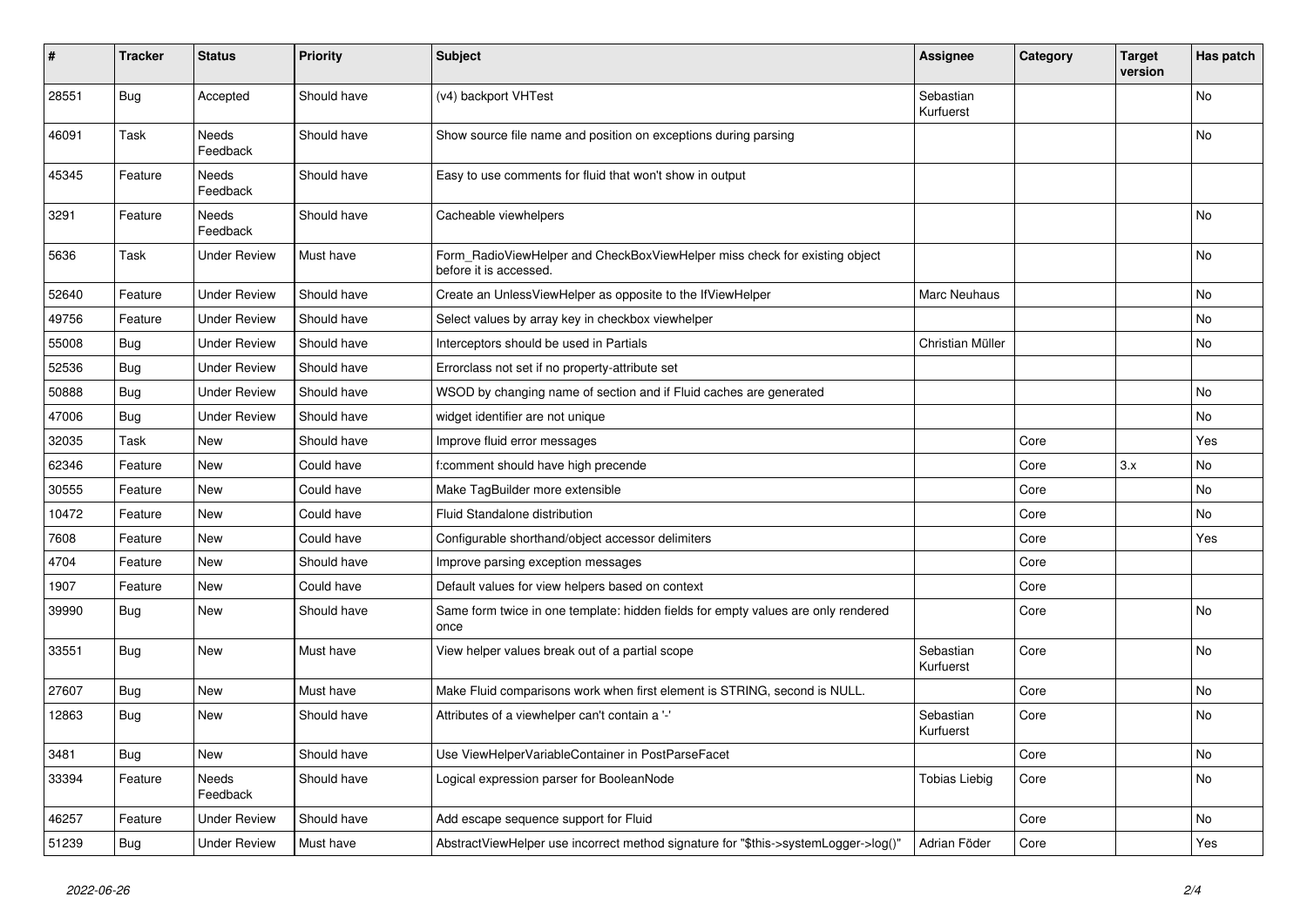| #     | <b>Tracker</b> | <b>Status</b>     | <b>Priority</b>      | <b>Subject</b>                                                                                         | <b>Assignee</b>             | Category    | <b>Target</b><br>version | Has patch |
|-------|----------------|-------------------|----------------------|--------------------------------------------------------------------------------------------------------|-----------------------------|-------------|--------------------------|-----------|
| 45394 | Task           | New               | Should have          | Forwardport Unit test for standalone view                                                              |                             | View        |                          | <b>No</b> |
| 43072 | Task           | New               | Should have          | Remove TOKENS for adding templates fallback in Backporter                                              |                             | View        |                          | No        |
| 60181 | Feature        | New               | Could have           | Caching mechanism for Fluid Views/Templates                                                            |                             | View        |                          | No        |
| 38369 | Bug            | New               | Must have            | Resource ViewHelpers should not fall back to request package                                           |                             | View        |                          | No        |
| 8989  | Feature        | Needs<br>Feedback | Could have           | Search path for fluid template files                                                                   |                             | View        |                          | No        |
| 46289 | Bug            | Needs<br>Feedback | Should have          | Enable Escaping Interceptor in XML request format                                                      |                             | View        | 2.0.1                    | No        |
| 54195 | Task           | New               | Should have          | Rename and move FormViewHelper's errorClass value, currently 'f3-form-error'                           | Adrian Föder                | ViewHelpers |                          | No        |
| 34309 | Task           | New               | Could have           | Unknown ViewHelpers cause exception - should be handled more graceful                                  |                             | ViewHelpers |                          | No        |
| 26664 | Task           | New               | Won't have this time | Clean up Form ViewHelpers                                                                              |                             | ViewHelpers |                          | No        |
| 26658 | Task           | New               | Won't have this time | Make Form ViewHelpers consistent                                                                       |                             | ViewHelpers |                          | No        |
| 10911 | Task           | New               | Should have          | Tx_Fluid_ViewHelpers_Form_AbstractFormViewHelper->renderHiddenIdentityField<br>should be more reliable |                             | ViewHelpers |                          | No        |
| 9950  | Task           | New               | Should have          | Binding to nested arrays impossible for form-elements                                                  |                             | ViewHelpers |                          |           |
| 60003 | Feature        | New               | Should have          | Add required-Attribute to f:form.password                                                              |                             | ViewHelpers |                          | No        |
| 51100 | Feature        | New               | Must have            | Links with absolute URI should have the option of URI Scheme                                           |                             | ViewHelpers |                          | No        |
| 39936 | Feature        | New               | Should have          | registerTagAttribute should handle default values                                                      |                             | ViewHelpers |                          | No        |
| 36410 | Feature        | New               | Should have          | Allow templates to send arguments back to layout                                                       |                             | ViewHelpers |                          | No        |
| 3725  | Feature        | New               | Could have           | <b>CSS Engine</b>                                                                                      | Christian Müller            | ViewHelpers |                          | No        |
| 60856 | Bug            | New               | Must have            | Target attribute not supported by the form viewhelper                                                  |                             | ViewHelpers |                          | Yes       |
| 54284 | Bug            | New               | Should have          | Default Option for Switch/Case VH                                                                      |                             | ViewHelpers |                          | No        |
| 49600 | Bug            | New               | Should have          | f:form tag shown as a HTML on frontend                                                                 |                             | ViewHelpers |                          | No        |
| 40064 | Bug            | New               | Must have            | Multiselect is not getting persisted                                                                   |                             | ViewHelpers |                          | No        |
| 37619 | Bug            | New               | Should have          | Fatal Error when using variable in name attribute of Section ViewHelper                                |                             | ViewHelpers |                          | No        |
| 30937 | Bug            | New               | Should have          | CropViewHelper stringToTruncate can't be supplied so it can't be easily extended                       |                             | ViewHelpers |                          | Yes       |
| 8648  | Bug            | New               | Should have          | format.crop ViewHelper should support all features of the crop stdWrap function                        |                             | ViewHelpers |                          | <b>No</b> |
| 5933  | Feature        | Accepted          | Should have          | Optional section rendering                                                                             | Sebastian<br>Kurfuerst      | ViewHelpers |                          | No        |
| 8491  | Task           | Needs<br>Feedback | Should have          | link.action and uri.action differ in absolute argument                                                 | Karsten<br>Dambekalns       | ViewHelpers |                          | No        |
| 58862 | <b>Bug</b>     | Needs<br>Feedback | Should have          | FormViewHelper doesn't accept NULL as value for \$arguments                                            | Bastian<br>Waidelich        | ViewHelpers |                          | Yes       |
| 36662 | <b>Bug</b>     | Needs<br>Feedback | Should have          | Checked state isn't always correct when property is collection                                         | Kevin Ulrich<br>Moschallski | ViewHelpers | 1.1.1                    | No        |